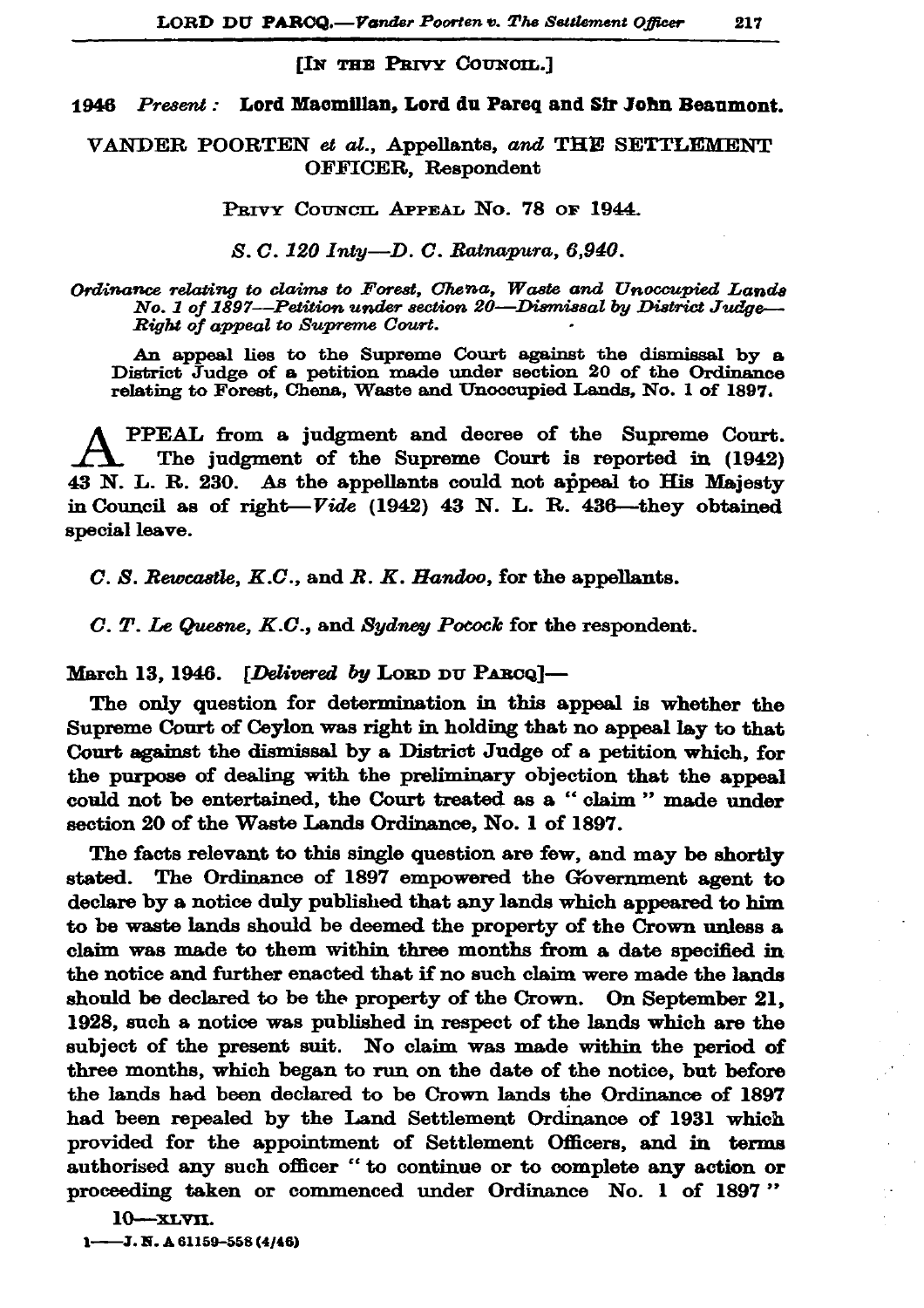On April 5, 1940, an Assistant Settlement Officer published a notice under the Land Settlement Ordinance by which he ordered that the lands in question should be settled as therein specified, thus dealing with them as Crown property.

Meanwhile one A. J. Vander Poorten, since deceased, whose executors are the present appellants, had written to the Land Settlement Officer on January 30, 1931, saying that he held the lands in question " in trust for " one Meedeniya and that the same might be settled on him in spite of the writer " being nominal owner ", and, later, namely on February 26. 1937, by which date Meedeniya had died, he is said by the appellants to have intimated to the Settlement Officer that he withdrew the earlier letter, and to have set up his own claim to the lands. A. J. Vander Poorten died on or about December 28, 1937.

On December 5, 1940, the appellants, purporting to proceed under the Land Settlement Ordinance, presented a petition to the District praying that the lands now in question Court of Ratnapura should be transferred to them as executors of A.J. Vander Poorten. It was conceded by counsel for the appellants before the Supreme Court that, by reason of the terms of section  $6(3)(c)$  of the Interpretation Ordinance (Chapter 2), they had erred in proceeding under the Land Settlement Ordinance, and that any claim which they may have should have been brought under the Waste Lands Ordinance of 1897. The learned District Judge dismissed the petition on the ground that the petitioners were not entitled to relief under the Land SettlementOrdinance. In the course of his judgment he said : "Even if it could be said that the remedy provided for by section 20 of the Waste Lands Ordinance was available to the petitioners in spite of this Ordinance having been repealed the petitioners seem to be out of time now ".

Section 20 of the Waste Lands Ordinance of 1897 is as follows :-

"No claim to any land or to compensation or damages in respect of any land declared to be the property of the Crown under the provisions of this Ordinance shall be received after the expiration of one year from the date on which such declaration shall have been made. If within such year any claimant shall prefer a claim to such land or to compensation or damages in respect thereof before the commissioner appointed under this Ordinance for the province in which such land is situated, or in the event of no commissioner being appointed, before the district judge of the district in which such land is situated, and shall show good and sufficient reason for not having preferred his claim to the government agent or assistant government agent as aforesaid within the period limited under section 1 of this Ordinance, such commissioner or judge shall file the claim, making the claimant plaintiff and the government agent or assistant government agent as aforesaid defendant on behalf of the Crown in the action, and the foregoing provisions of this Ordinance shall be applicable to the investigation and trial thereof."

The petitioners appealed to the Supreme Court, who dismissed their appeal without going into the merits of the case. Keuneman J., with whose judgment Hearne J. concurred, after holding that the appellants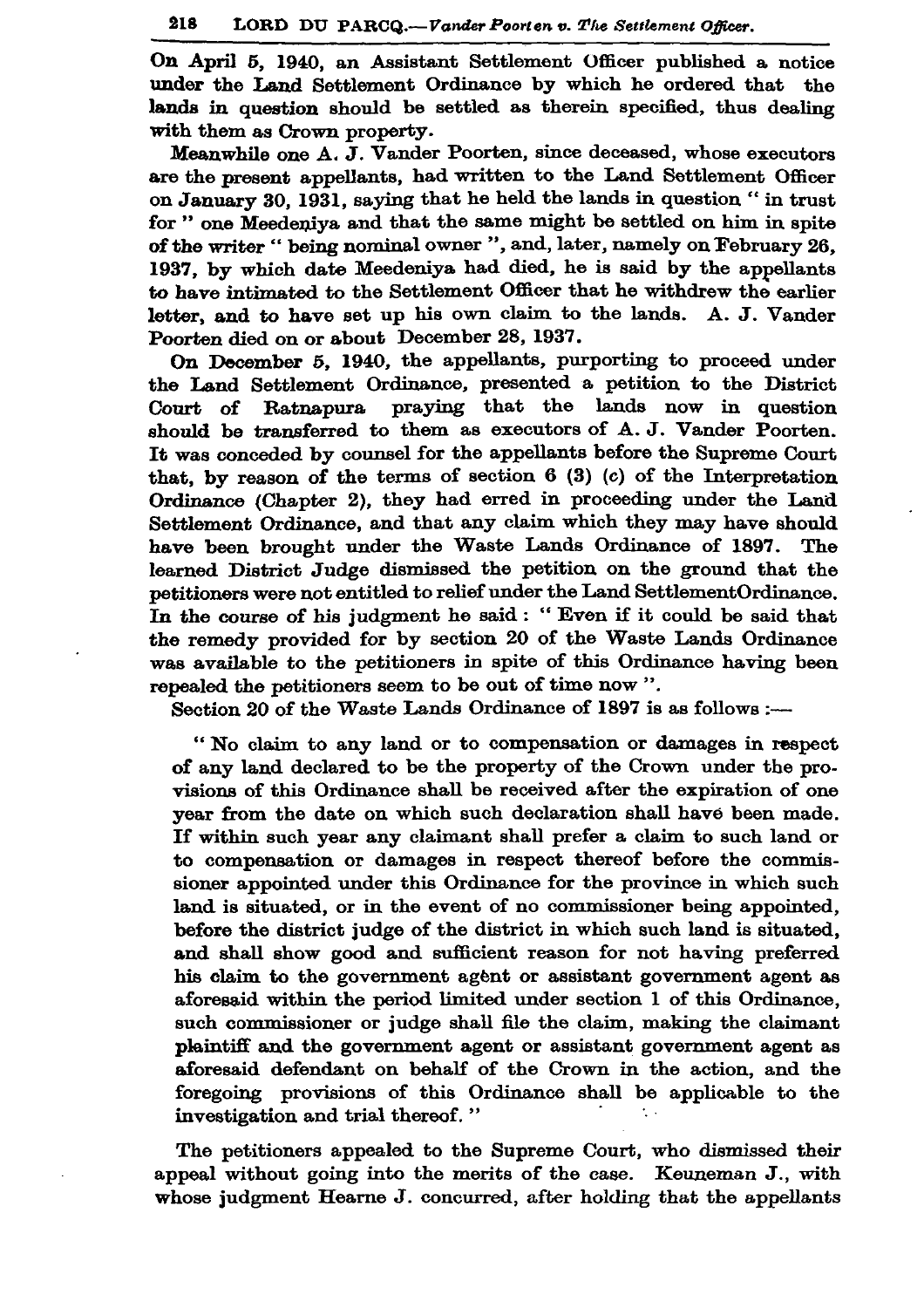(as their counsel had admitted) could not avail themselves of the Land Settlement Ordinance, stated the question which now arises for decision as follows :-

"Counsel for the appellants, however, contends that this petition constitutes a good and sufficient claim under section 20 of the Waste Lands Ordinance, and that the District Judge should have so treated He is met by the objection that no appeal lies from an order it. made under this section, but counters this by arguing that the words in section 20 'the foregoing provisions of this Ordinance shall be anplicable to the investigation and trial thereof' bring in the right of appeal under section 18."

The learned judge rejected this interpretation of section 20 and the Court adjudged that the appeal should be dismissed by reason of the preliminary objection, and decreed accordingly. The present appeal is brought against this decree by leave of His Majesty in Council.

The question now in issue ultimately depends on the construction of the words "the investigation and trial thereof" in section 20. The provisions of section 18, which give a right of appeal to a person who has lodged a petition within thirty days from the date of the order of a commissioner or district judge, are among "the foregoing provisions" of the Ordinance. If the words "investigation and trial" are to be read as including the decision which is the end and object of the trial. it must follow that the decision, to which the provisions of section 18 are thus made applicable, is rendered appealable. In their Lordships' opinion the word "trial" in this context must be read as including the decision, which it is not improper to regard as an important part of the trial, and the expression "investigation and trial" is to be understood as descriptive of the whole proceedings. It is true that in some contexts (e.g., in the Code of Civil Procedure) the word "trial" is at times used in contradistinction to "judgment" or "appeal", but there is nothing in the material sections of the Waste Lands Ordinance which suggests that the word is there being used with this limited meaning. On the contrary, the intention of the legislature, so far as it can be gathered from the terms of the Ordinance, seems to have been to put a person who, though his claim was made out of time, could show "good and sufficient reason" for his delay, in the same position as one who had lodged his petition within the time limited by section 18. It was submitted by counsel for the respondents that it was reasonable to attribute to the legislature an intention to grant only a qualified indulgence to those persons whose claims were made at a late date, and that the right of appeal had been withheld from them deliberately. As to this submission their Lordships would observe, first, that if it had been the intention of the legislature to penalise those whose claims were made at a late date, it is difficult to believe that the draftsman of the Ordinance would not have expressed that intention in plain words, and, secondly, that, inasmuch as a claimant whose delay is due to some " good and sufficient reason" is no less meritorious than one who has been able to act promptly, there is no ground for imputing the suggested -ntention to the legislature.